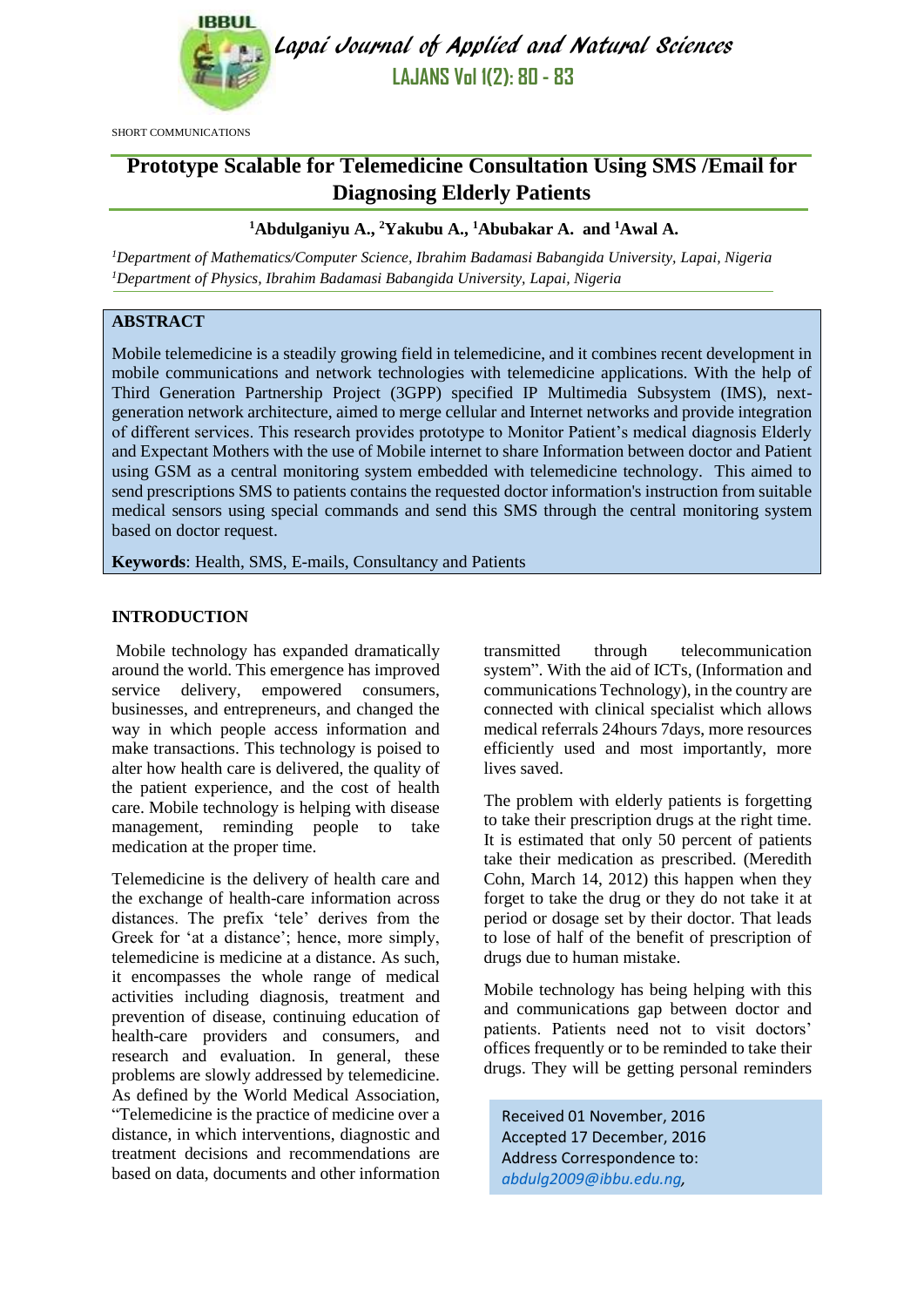via e-mail, automated phone calls, or text messages. Telemedicine is therefore aimed at enhancing medical diagnosis at close and far distance.

## **METHODOLOGY**

Modularity was applying coding the program. It involves breaking down of program into series of identifiable, subtask called modules. A module is a distinct set of instructions, which perform specific subtask in the program. Modularity is a very crucial aspect of structure programming which involves Top-Down Design, modularity and structure coding with the following advantage:

- i. Each module can be tested separately thus make debugging easier.
- ii. Proper accuracy of the design can be achieved.
- iii. Easy modification and proper amendments can be implemented.

#### **Proposed Software**

Software (functionality that is required) is one of the first things that must be considered when implementing an electronic health record. Electronic health record software is usually very complex and must be constantly maintained and updated. In many rural communities hospitals and/or healthcare providers have difficult time recruiting and retraining talented information technology staff.

Therefore, the new system implements within it some standard modules liken to those found in a vendor-developed product. Some of these modules are:

- a. Results (a radiology report or laboratory values).
- b. Ambulatory medical record (physician office record that contains chart notes, medications, patient problem list, history).
- c. Scanning (the scanning of various noncomputerized documents into the software).
- d. Documentation (the ability to type various types of notes and or template notes).
- e. Nursing (this could include items like Health History, Nursing assessments, progress notes.).
- f. Other care provider (charting from areas like physical therapy, social services, dietary).
- g. Physicians (this could include physician order entry, inpatient consults, progress notes, etc.).
- h. Pharmacy Information, such as electronic prescribing, pharmacy profiles, decisionsupport tools, adverse drug-drug, drugallergy, drug-food and drug-diseasechecking modules, bar coding and drug administration.

Applications that allow access via the Web are becoming more and more popular and are considered easier to implement both from a technology standpoint as well as from the enduser training perspective.



Figure.1: Architecture of the tele-message.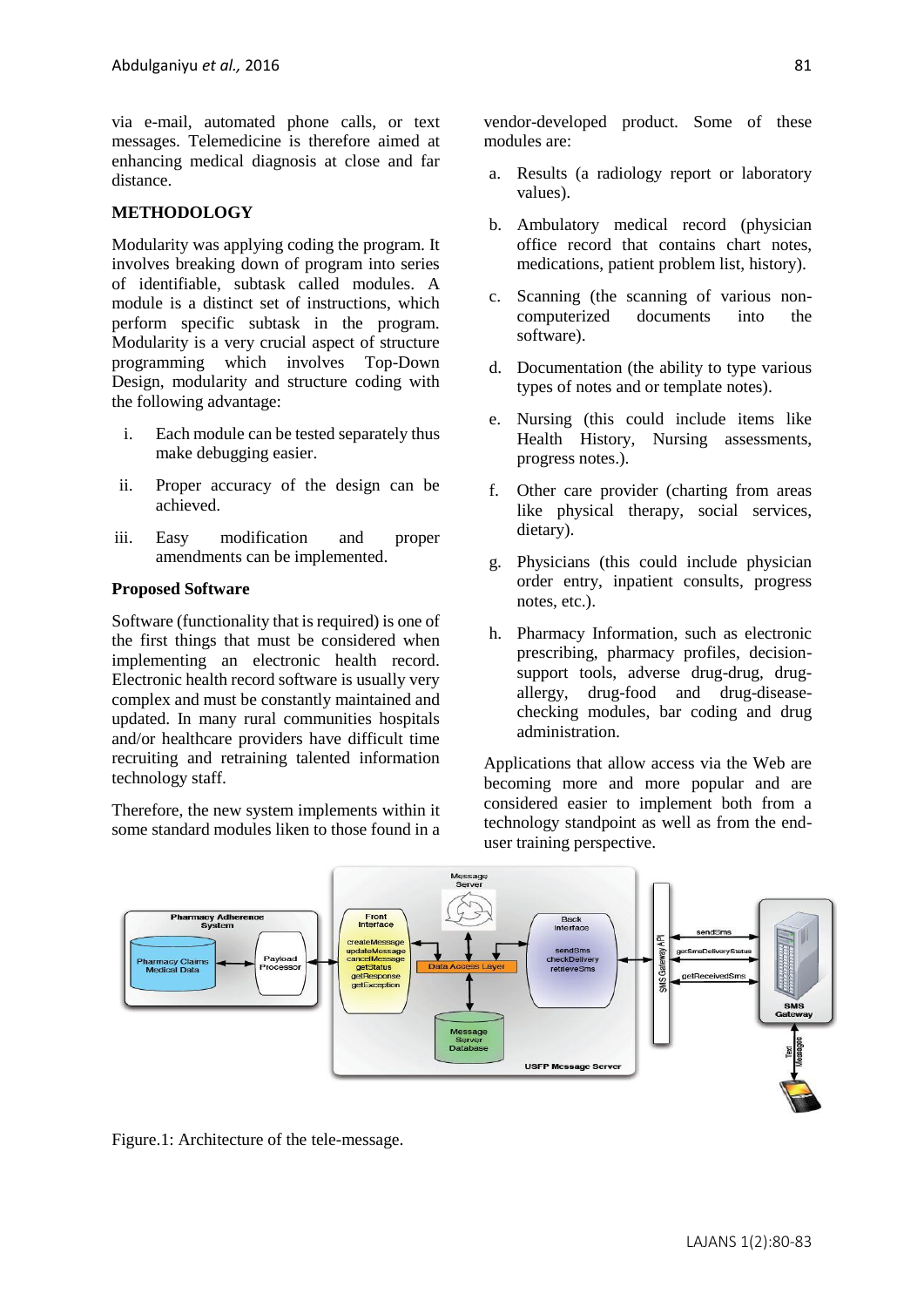# **Proposed System Design**

The design of the message server on the following requirements:

- i. Self-Containment: The message server must contain all the computing resources it needs to separate its responsibilities from those of the software applications of the company.
- ii. Logging: This capability is needed to keep track of various events taking place between the software applications and the message server. The purpose of this tracking is to help the company determine the most important user, service and business requirements.
- iii. Error Handling: This capability is need to record all errors and exceptions between the SMS gateway server of the network service provider and the software applications of the company. Recording these errors can provide a rich perspective on the reliability of the service offered by the network service provider.
- iv. Configurability: This capability allows the benefit management company to manage the message service in different ways in order to explore requirements that are not clearly understood in normal operating conditions of the message server.

Based on these initial requirements, the architecture of the message server has been developed and refined over several iterations to include the following components as shown in Figure 1:

i. Front Interface: This interface provides methods that can be called by the software



Figure 2: Log in Interface

ii. After Logging in, the patient initially interacts with the Medical Expert System through by a Medical Diagnostics Interface on his/her mobile device.

applications of the pharmacy benefit Management Company to perform tasks related to communication with its customers via SMS messages.

- ii. Message Database: This database is a persistent store sued to record sent messages, received messages, errors and exceptions generated during SMS message exchange between the software applications and customer cell phone.
- iii. Data Access Layer: This layer consists of dynamic libraries responsible for passing data from and to the message database on behalf of the front interface, the message server and the back interface.
- iv. Back Interface: This interface provides methods to the messages, and checking the delivery status of sent message via the application programming interface (API) of the SMS gateway of the network service provider.
- v. Message Server: This server is a process that runs continuously to record all the events related to SMS communication between the software applications the Customers such as sending message, retrieving reply messages and checking the delivery status of sent messages.

## **The proposed System Scenario involves the following steps:**

i. Patients logs into the System with mobile device through cloud server, after registration through the Hospital administrator.



Figure 3: Medical Diagnostic

iii. After clicking of "Treatment", the next interface if the patient's Prescription and Treatment advice. This is depicted below in Figure 4.